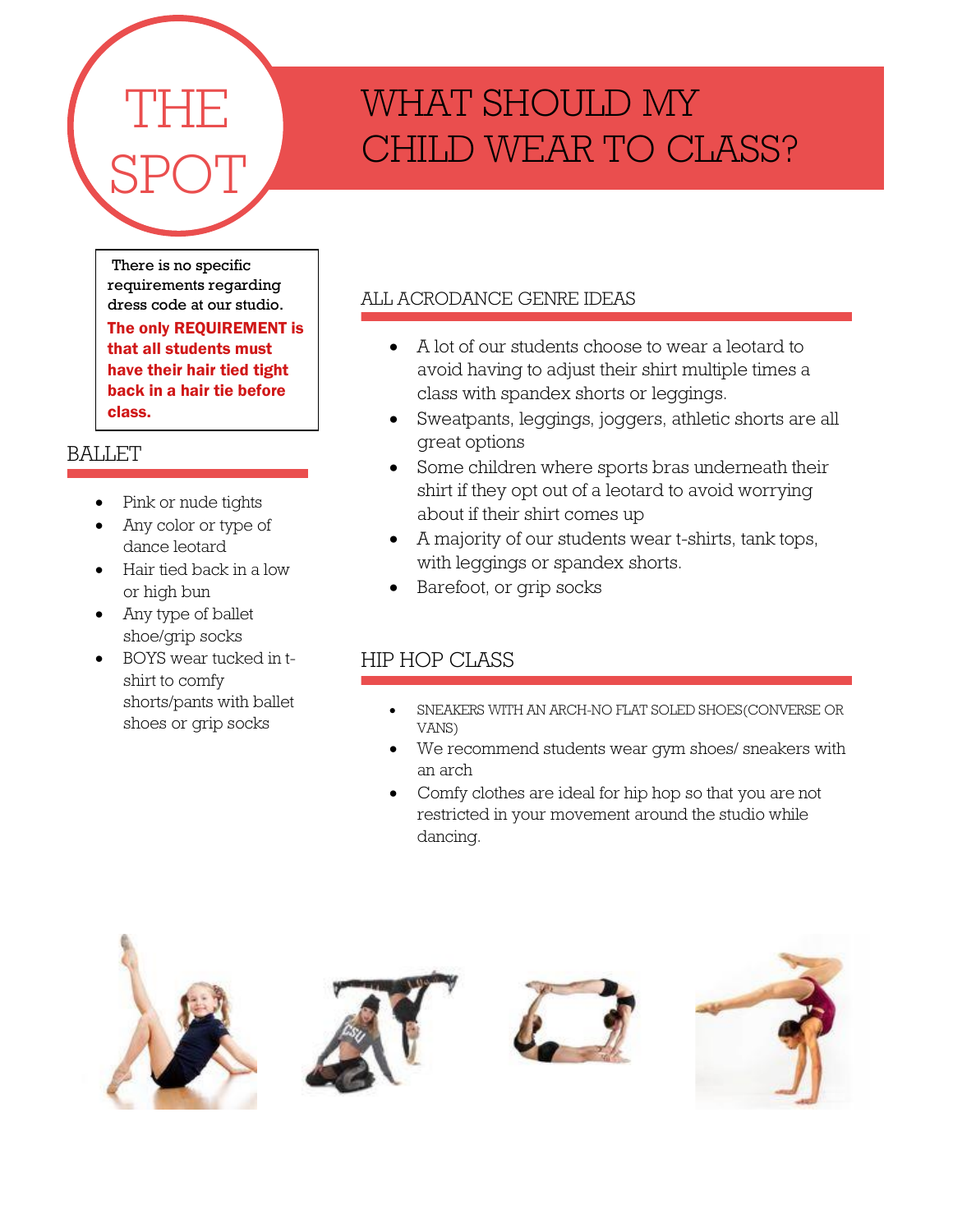

# WHAT TO EXPECT/WHAT TO BRING

\*some local dance shops include: Dancer's World in Hamden & The Dancers's Boutique in East Haven. These are Great places to go in person with helpful staff to help with sizing

# WHAT TO BRING

- Water bottle
- a hair tie if unable to put hair up before arrival for class

# WHAT TO EXPECT

When you come to our studio, we ask that you make sure that your child's teacher is in the building before dropping off your child.

We will welcome all students in the class to put their belongings in our cubbies provided.

Our Acro dance classes involve our instructors to spot your children by physically assisting them in safely completing a skill. If you are uncomfortable with spotting, please let your instructor know before class begins.

We have a "gold" reward system where we give our students incentives for their behavior including good listening ears, kindness towards others, respect, hard work, skills obtained, etc. After class, we have all of our students pull out the tickets that they were rewarded to see if they win the raffle! If your child has the winning ticket they get to pick from out prize bin! We do not give out any food or candy for prizes. Please assure your child if they do not win a prize during class there is a chance every time they come to have the winning ticket! We encourage you to help make the process run smoother if your child is upset for not winning that day!